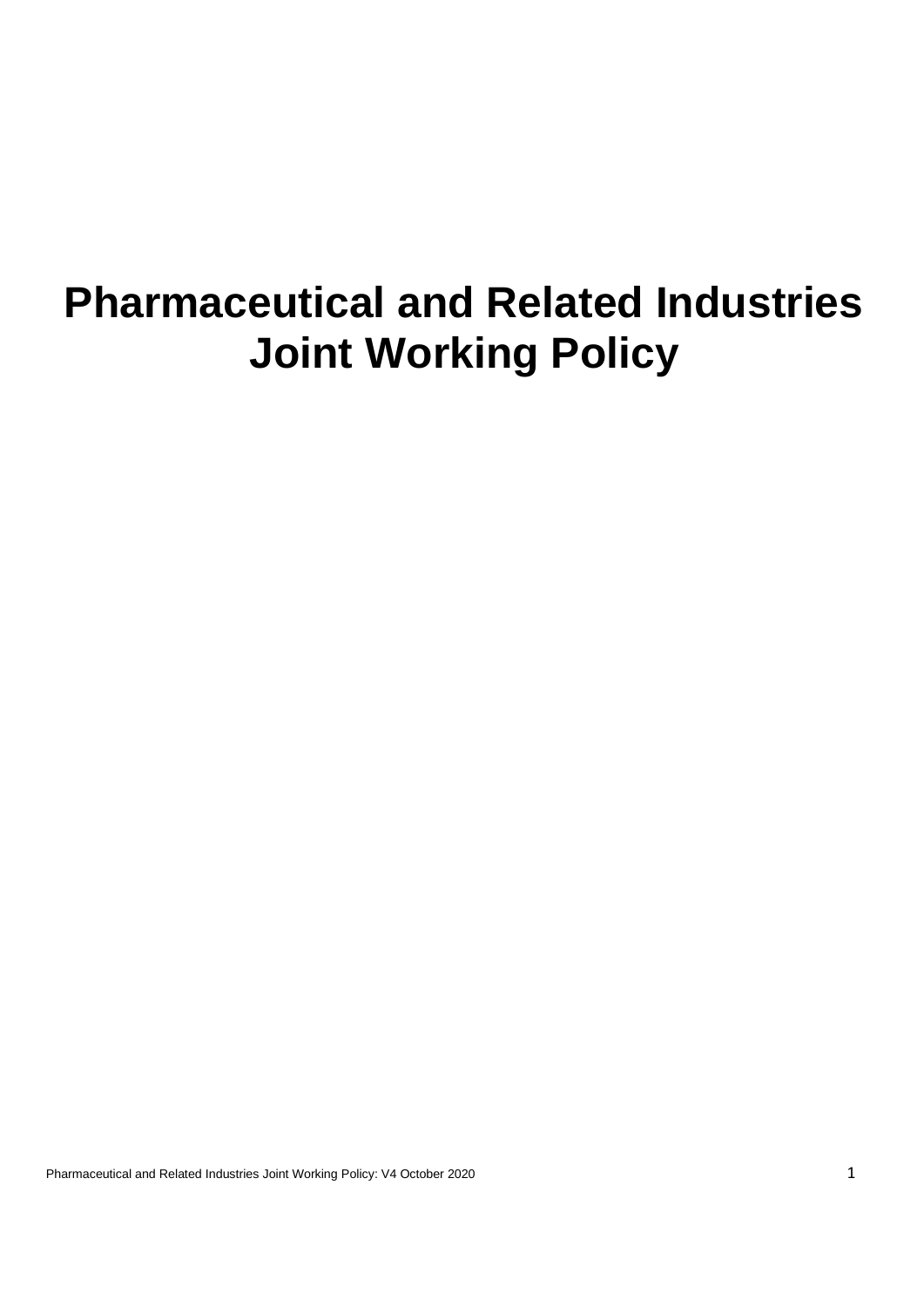# **Review and Amendment Log / Version Control Sheet**

| <b>Responsible Officer:</b> | Dr Simon Stockill, Medical Director                                |  |  |
|-----------------------------|--------------------------------------------------------------------|--|--|
| <b>Clinical Lead:</b>       | Dr Simon Stockill, Medical Director                                |  |  |
| Author:                     | Sally Bower, Head of Medicines Optimisation, Commissioning<br>team |  |  |
| Date Approved:              | 25 <sup>th</sup> November 2020                                     |  |  |
| <b>Committee:</b>           | Governing Body                                                     |  |  |
| <b>Version:</b>             | 4.0                                                                |  |  |
| <b>Review Date:</b>         | November 2023                                                      |  |  |

## **Version History**

| Version no.<br><b>Date</b> |                   | <b>Author</b>      | <b>Description</b>                                                                                                           | <b>Circulation</b>                                                                                               |  |
|----------------------------|-------------------|--------------------|------------------------------------------------------------------------------------------------------------------------------|------------------------------------------------------------------------------------------------------------------|--|
| 1.0                        | February<br>2016  | <b>Sally Bower</b> | Initial draft approved by<br>Senior Management team,                                                                         | Senior<br><b>Management Team</b>                                                                                 |  |
|                            |                   |                    | <b>NHS Leeds West CCG</b><br><b>Amended NHS Leeds West</b>                                                                   | <b>Patient leaders</b><br>Senior                                                                                 |  |
| 2.0                        | <b>March 2018</b> | <b>Sally Bower</b> | CCG to Leeds CCG<br>Partnership                                                                                              | <b>Management Team</b><br>Patient leaders                                                                        |  |
| 3.0                        | <b>April 2019</b> | Kim Mooring        | Annual update completed                                                                                                      | Senior<br><b>Management Team</b><br><b>Patient leaders</b>                                                       |  |
| 4.0                        | October<br>2020   | <b>Sally Bower</b> | Revision of previous<br>versions following updated<br>ABPI Code 2019, (particularly<br>clause 20) and associated<br>guidance | <b>Clinical Directors</b><br><b>Head of Corporate</b><br>Governance and<br><b>Risk</b><br><b>Patient leaders</b> |  |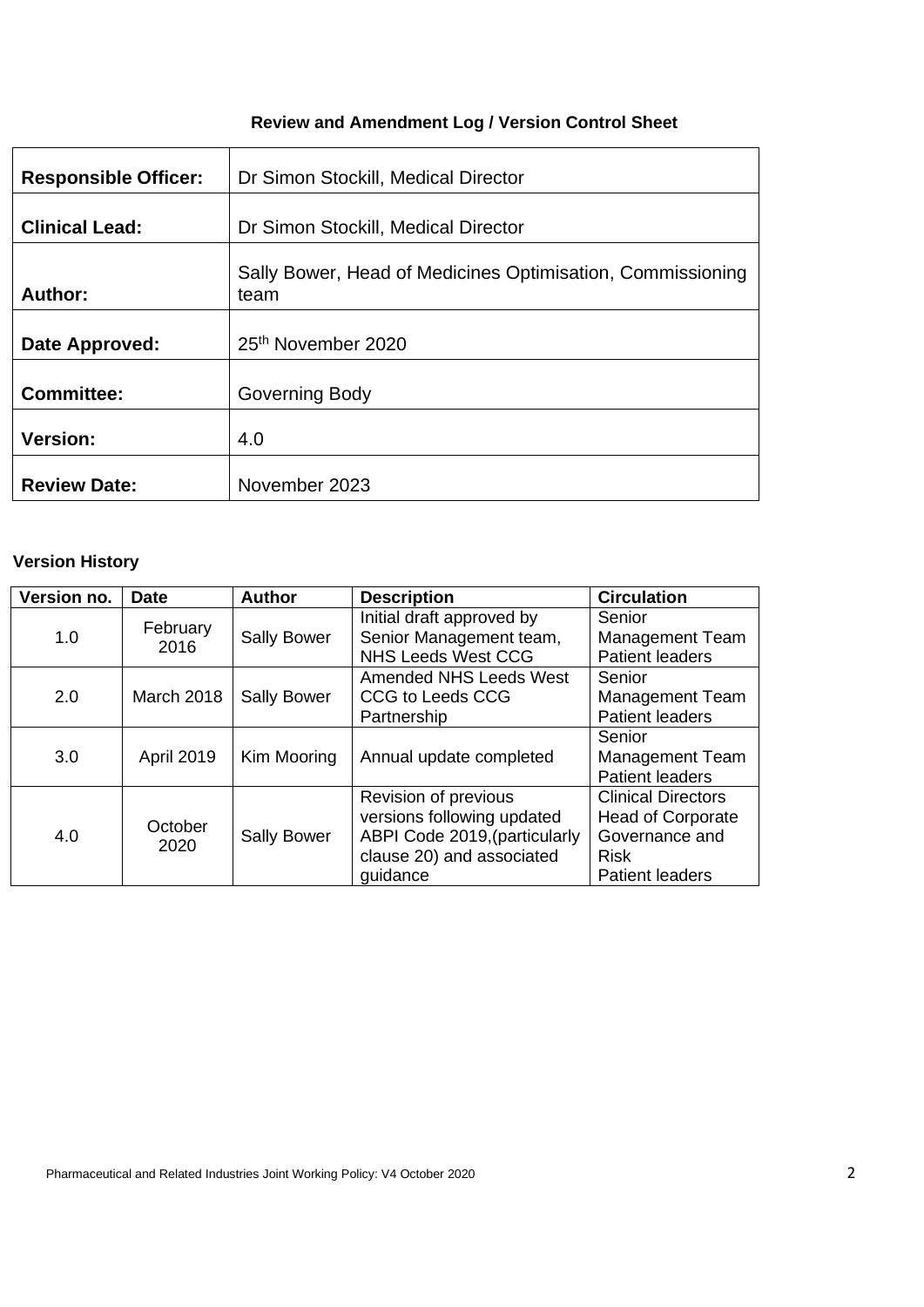#### **Contents**

|    |                                                          | Page           |
|----|----------------------------------------------------------|----------------|
| 1. | Introduction                                             | 4              |
| 2. | <b>Purpose</b>                                           | 4              |
| 3  | <b>Definition of Joint Working</b>                       | 5              |
| 4  | <b>Values</b>                                            | 5              |
| 5  | <b>Principles of Assessing Joint Working Approval</b>    | 6              |
| 6  | <b>Minimum Dataset for Project Approval</b>              | $\overline{7}$ |
| 7  | <b>Confidential and Patient Identifiable Information</b> | 7              |
| 8  | <b>Freedom of Information</b>                            | 8              |
| 9  | <b>Duties / Accountabilities / Responsibilities</b>      | 8              |
| 10 | <b>Responsibilities for Approval</b>                     | 9              |
| 11 | <b>Public Sector Equality Duty</b>                       | 9              |
| 12 | <b>Scope of the Policy</b>                               | 9              |
| 13 | <b>Monitoring Compliance with the Document</b>           | 9              |
| 14 | <b>Arrangements for Review</b>                           | 9              |
| 15 | <b>Dissemination</b>                                     | 9              |
| 16 | <b>References</b>                                        | 10             |
| 17 | <b>Appendices</b>                                        | 10             |

# **Appendices**

- **Appendix 1 Equality Impact Assessment**
- **Appendix 2 Joint Working Criteria**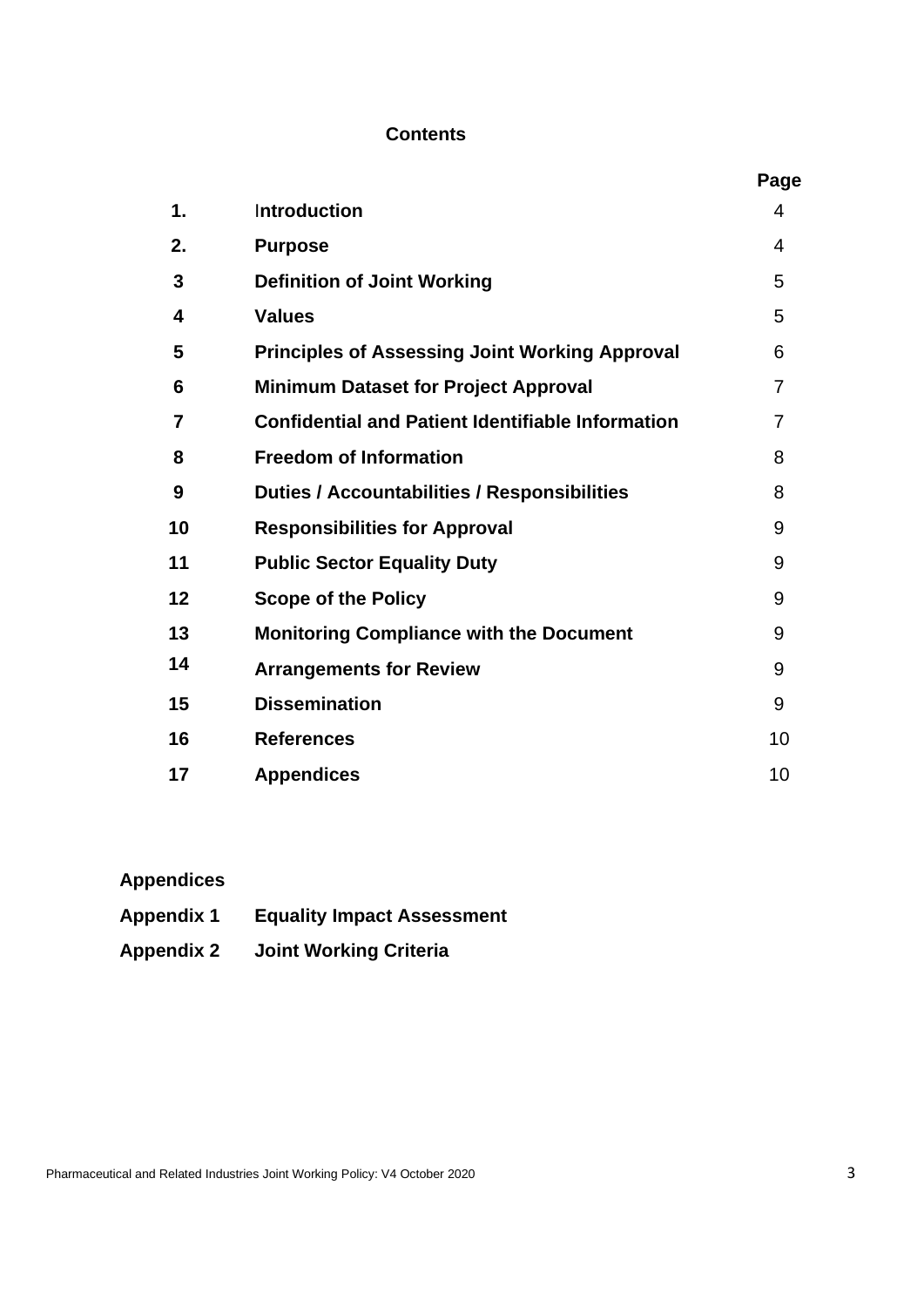#### **1 Introduction**

Department of Health Guidance encourages NHS organisations and their staff to consider opportunities for joint working with the pharmaceutical industry, where there are clear advantages to patient care and improvements to patients' health and well-being.

In the past, contact between the Pharmaceutical Industry and primary health care professionals has revolved around the purchase or promotion of specific products and the provision of sponsorship e.g. to support educational events or training. More recently, the Industry has begun to focus on enhancing its links with the NHS. Many companies have developed internal structures to encourage closer liaison with GP practices, CCGs and health care professionals working for CCGs.

The NHS does not always have the expertise or necessary tools to aid implementation of innovation or best practice at the pace or scale that it desires. Pharmaceutical and other health care companies may wish to partner with the CCG to support this adoption of innovation. The 'Innovation Health and Wealth, Accelerating Adoption and Diffusion in the NHS' report sets out a strategy for collaboration between the NHS and industry to improve health outcomes for patients.

It is essential that all projects or dealings with the Industry are open and transparent and are subject to the widest scrutiny to enable likely pitfalls to be highlighted at an early stage.

## **2 Purpose**

The aim of this policy is to:

- Provide all staff working for or on behalf of NHS Leeds CCG with a framework and guidance for appropriate joint working
- Ensure at all times that the interests of patients, public and NHS Leeds CCG are upheld and maintained
- Assist NHS Leeds CCG to achieve its objectives and delivery of national and local priorities by building effective and appropriate working relationships with the pharmaceutical and related industries
- Inform and advise staff of their responsibilities when entering into joint working arrangements with the pharmaceutical and related industries. Specifically, it aims to:
	- Assist NHS Leeds CCG and its staff in maintaining appropriate ethical standards in the conduct of NHS business.
	- Highlight that NHS staff are accountable for achieving the best possible health care within the resources available.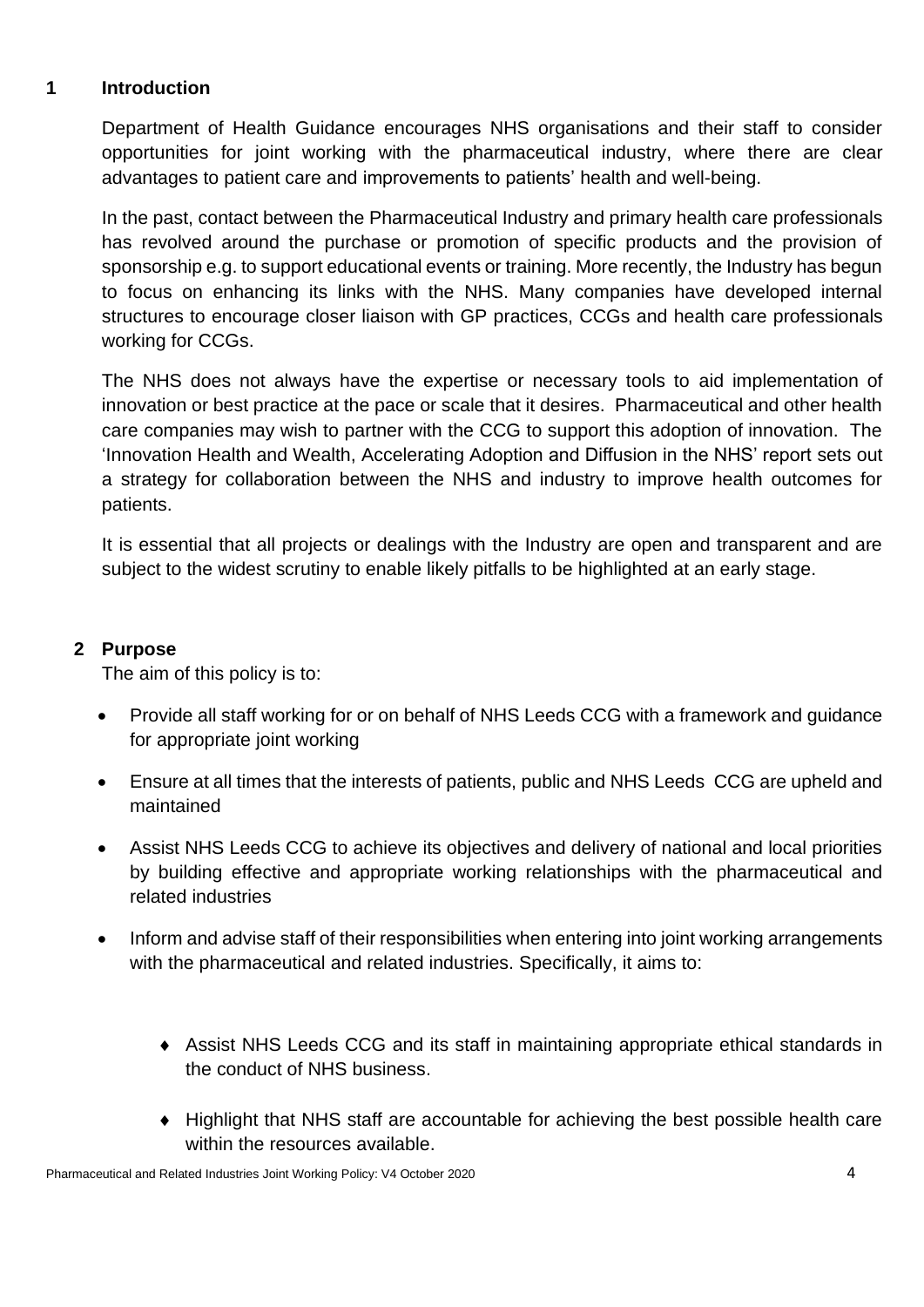Staff are always reminded that they have a responsibility to comply with their own professional codes of conduct and CCG's standards of business conduct policy. In the interests of transparency staff must comply with CCG's Hospitality, gifts and sponsorship policy and Declarations of interest's policy.

Representatives of the pharmaceutical industry must comply with the ABPI Code of Practice for the Pharmaceutical Industry as a condition of their membership. Pharmaceutical companies must publicly disclose all 'Transfers of Value' to health care professionals and health care organisations on an annual basis for the preceding year. Non-member pharmaceutical industries who promote prescription medicines are also encouraged by the ABPI and MHRA. If staff believe that a pharmaceutical industry representative has broken the Code, they can report their complaint to the Director of the Prescription Medicines Code of Practice Authority (PMCPA) at [complaints@pmcpa.org.uk](mailto:complaints@pmcpa.org.uk)

Further details on the ABPI Code including a guide for health professionals, is available at <https://www.pmcpa.org.uk/the-code>

#### **3 Definition of Joint Working**

For the purpose of this policy, joint working is defined as situations where, for the benefit of patients, the NHS and commercial organisations pool skills, experience and/or resources for the joint development and implementation of patient centred projects and share a commitment to successful delivery. Joint working differs from sponsorship, where pharmaceutical companies simply provide funds for a specific event or work programme.

#### **4. Values**

In line with the NHS Code of Conduct three public service values underpin the work of the NHS:

**Accountability** – everything done by those who work in the NHS must be able to stand the test of parliamentary scrutiny, public judgements of propriety and professional codes of conduct;

**Probity** – there should be an absolute standard of honesty in dealing with the assets of the NHS. Integrity should be the hallmark of all personal conduct in decisions affecting patients, staff and suppliers, and in the use of information acquired in the course of NHS duties. This includes ensuring that integrity is not only ensured in all decision making processes, but that it is also clearly perceivable from the point of view of a stakeholder or third party, and

**Openness** – there should be sufficient transparency about NHS activities to promote confidence between the organisation and its staff, patients and the public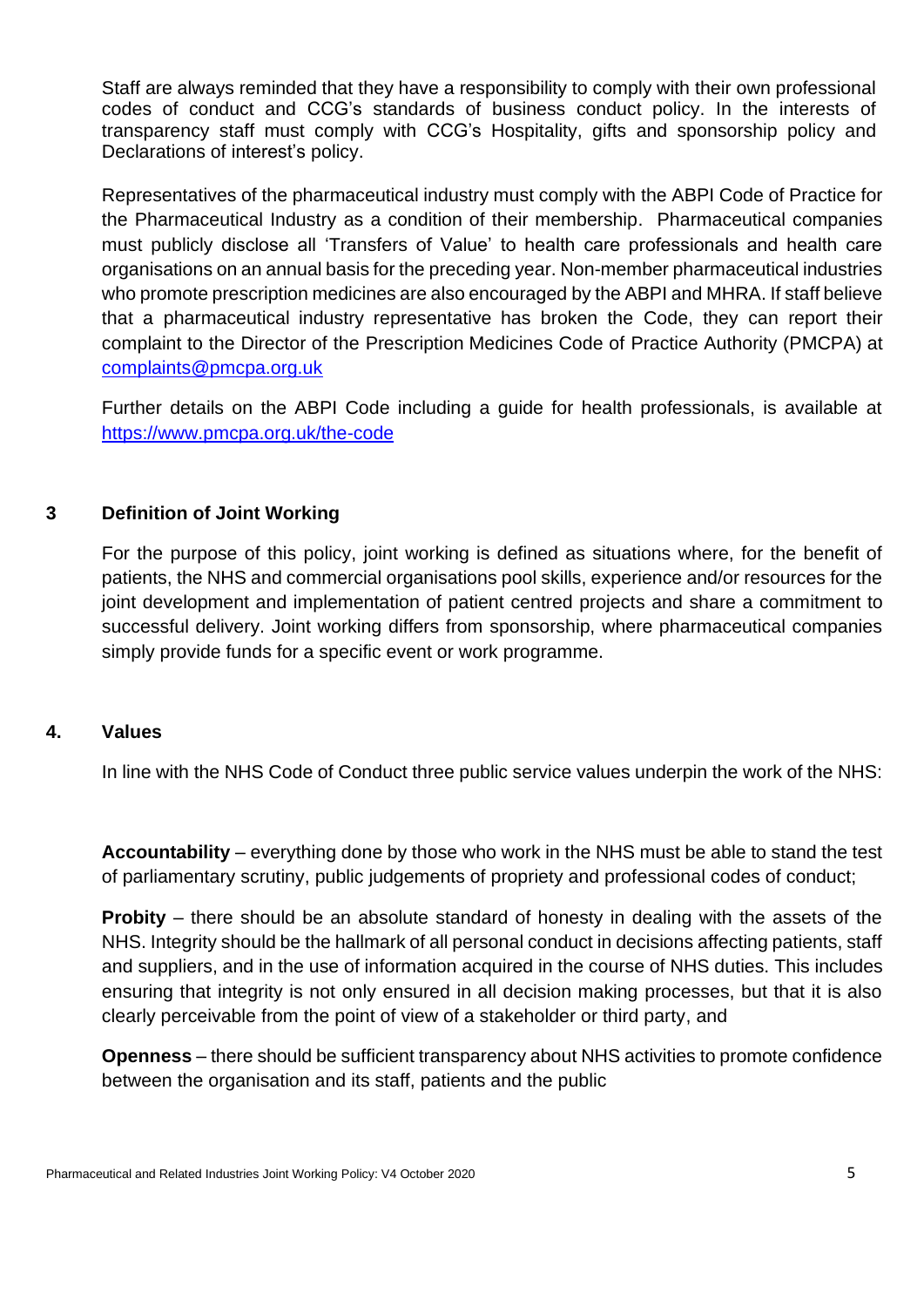## **5 Principles for Joint Working Arrangements**

Joint working arrangements should be of mutual benefit, with the principal beneficiary being the patient. The length of the arrangement, the potential implications for patients and the NHS, together with the perceived benefits for all parties, should be clearly outlined before entering into any joint working arrangement.

The following principles also apply:

- Staff must be aware of NHS guidance, the legal position and appropriate and relevant professional codes of conduct in relation to joint working initiatives.
- Contracts will be negotiated in line with NHS values.
- Confidentiality of information received in the course of duty must be respected and never used outside the scope of the specific project.
- Whilst joint working arrangements should take place at a corporate, rather than an individual level the role (or lack thereof) of sales representatives must be agreed during scoping and them and appropriate NHS staff made aware.
- Clinical and financial outcomes will be assessed through a process of risk assessment.
- Each company that enters into a joint venture with NHS Leeds CCG will be acknowledged for resources provided. NHS Leeds CCG will only endorse a particular medicine as a result of the joint venture in line with national or local guidance provided that all parties are agreed that the activity is ethical and in patients' best interest and the marketing authorisation of the medicine involved.
- NHS Leeds CCG or its staff will not agree to practice under any condition that compromises professional independence or judgement, or imposes such conditions on other health care professionals.
- A mutually agreed and effective exit strategy will be in place at the outset of any joint working arrangement detailing the responsibilities of each party and capable of dealing with a situation where premature termination may become necessary.
- Where such collaborations are being considered then the proposal must be presented at a Governing Body meeting for approval before any formal agreement is made. Legal advice may also be necessary.
- NHS Leeds CCG will retain control of all projects whilst accommodating joint working partners' involvement and their regulatory obligations.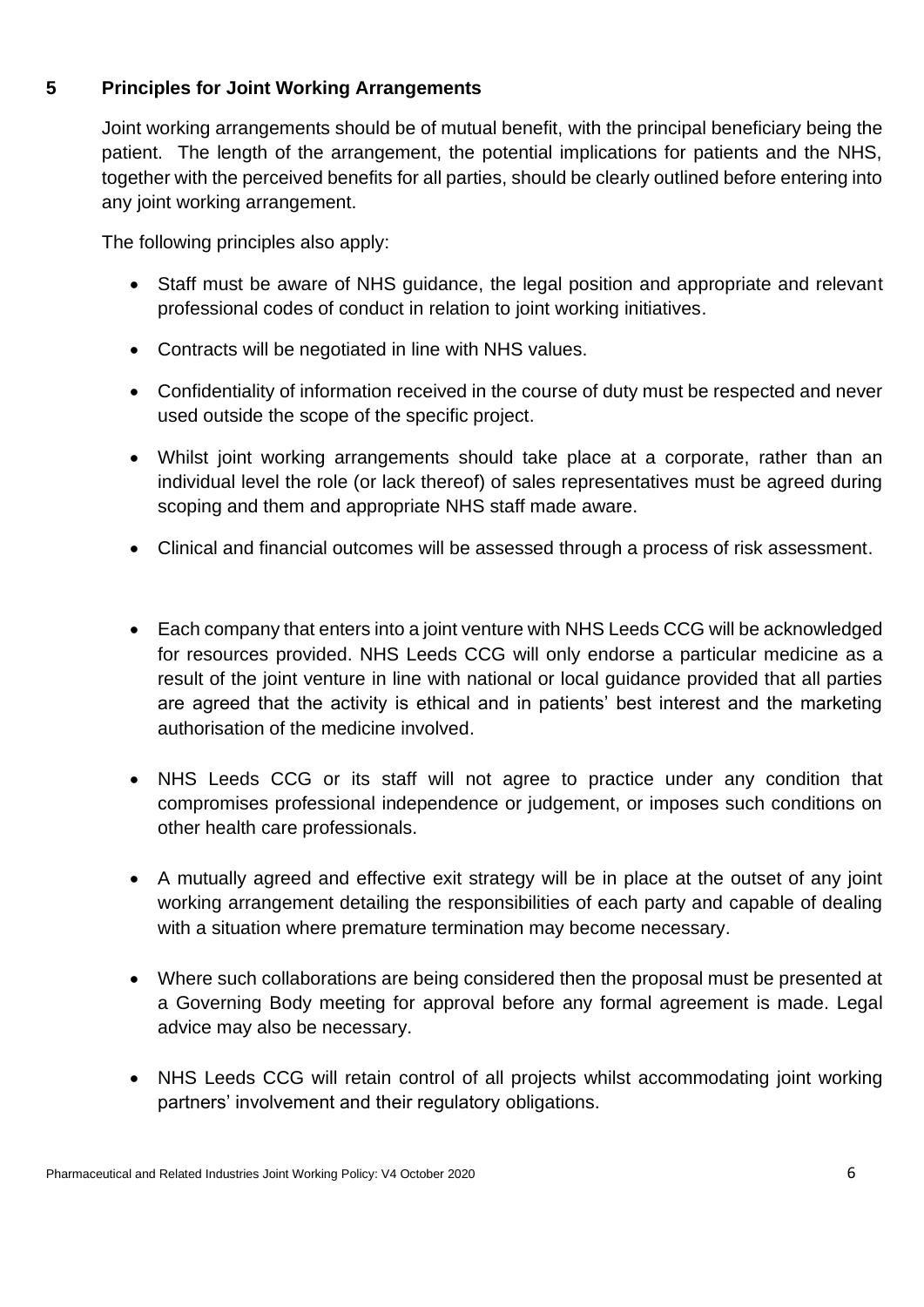## **6 Minimum Data Set Required for Project Approval**

Each joint working arrangement will be supported by a project initiation document setting out the following:

- The vision, objectives and outcomes of the project
- The benefits to the patient of the proposed joint working initiative
- The benefits to NHS Leeds CCG
- The benefits for the pharmaceutical company
- Deliverables and key success factors
- The resources the pharmaceutical company will provide
- The resources that NHS Leeds CCG will provide
- Timelines and milestones
- Accountabilities, roles and responsibilities
- Governance and Project Management arrangements
- Any issues identified in relation to information governance and/or information sharing including the need for transparency, (executive summary published before implementation, disclosure of pharmaceutical company involvement in all documentation and communication, public disclosure of the pharmaceutical company resource as a Transfer of Value to NHS Leeds CCG.
- Any issues identified in relation to public sector procurement duties
- Arrangements for monitoring and evaluation
- An exit strategy

## **7 Confidential and Patient Identifiable Data**

The project should be assessed at an early stage to determine if access to sensitive data such as confidential or patient identifiable information is proposed as part of the project.

The Senior Information Risk Owner should be approached for advice where the project may require access to confidential or sensitive CCG information.

The CCG Caldicott Guardian should be approached for advice where the proposal may require access to patient identifiable information.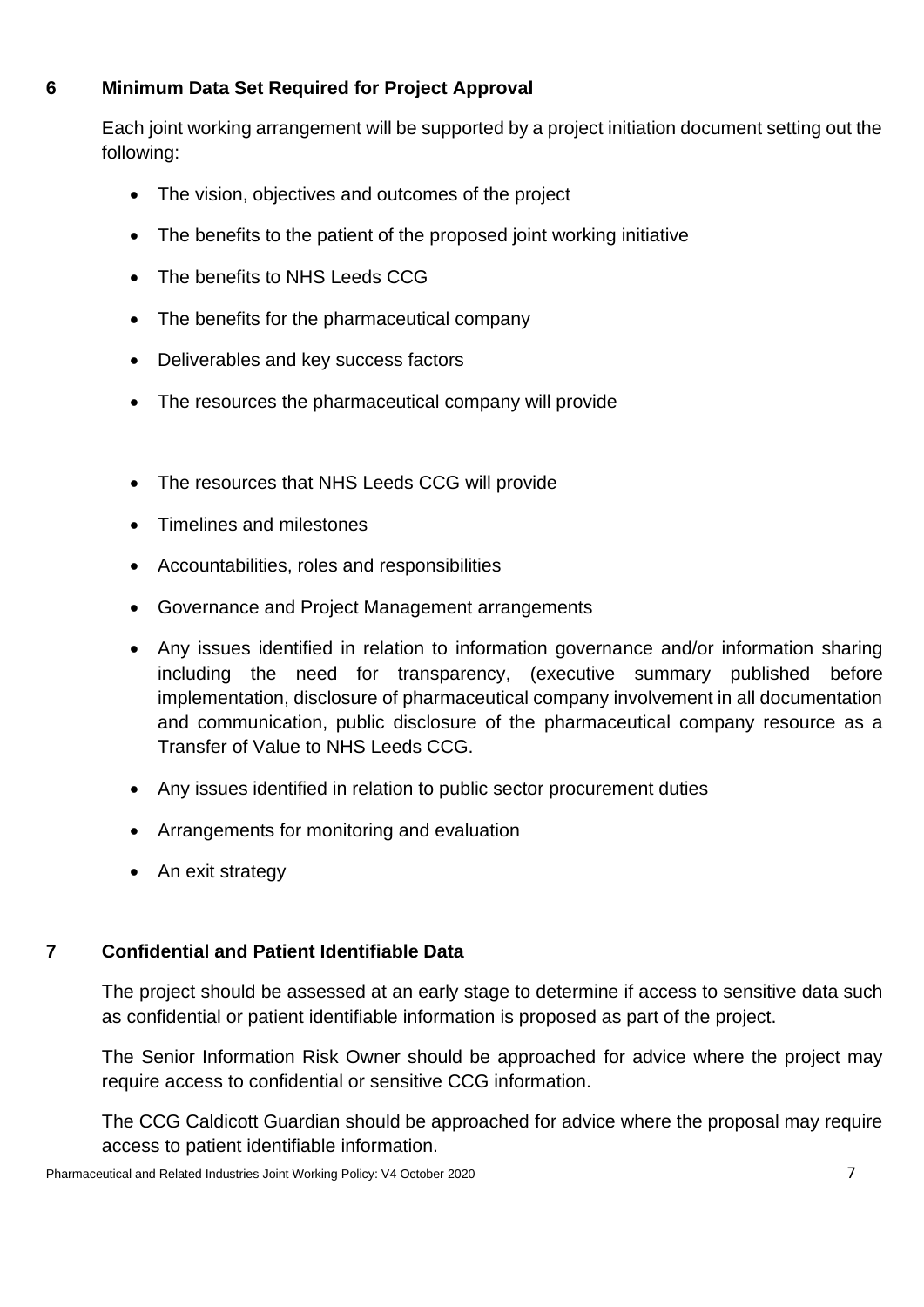#### **8 Freedom of Information**

NHS Leeds CCG supports the principles of transparency enshrined in the Freedom of Information Act. Arrangements made between the CCG and the Pharmaceutical and related industries will be made available in line with Freedom of Information legislation.

## **9 Duties / Accountabilities and Responsibilities**

#### Duties within organisation

The CCG's lead project manager will be responsible for developing the project proposal and getting advice from the CCG's Head of Medicines Optimisation, Commissioning team, Senior Information Risk Owner, Caldicott Guardian, Head of Contracting and Communication and Engagement team on the appropriateness of the proposed project.

The CCG's Head of Medicines Optimisation, Commissioning team will be responsible for providing advice on whether the joint working initiative meets best practice guidelines. A check of all joint working proposals will also be made to ensure that the proposed initiatives do not conflict with existing CCG prescribing policies and guidelines.

The Senior Information Risk Owner will be responsible for ensuring that any proposed information sharing as part of a joint working agreements is in line with the CCG's legal duties.

The CCG Caldicott Guardian is responsible for assessing if any proposed access to patient identifiable data meets the Caldicott principles.

The CCG's Head of Contracting is responsible for advising if there are any implications from the CCG's public sector procurement duties.

The CCG's Head of Communication and Engagement is responsible for including in the engagement plan outlining information in section 6 and ensuring that risks identified are managed.

## **10 Responsibilities for approval**

Proposals for joint working will be reviewed by the CCG Quality team to consider the quality aspects of the proposal and Finance team to consider financial, procurement and links to CCG priorities.

Recommendations from the Quality and Finance teams will be taken to a public Governing Body Meeting for formal approval of the joint working proposal.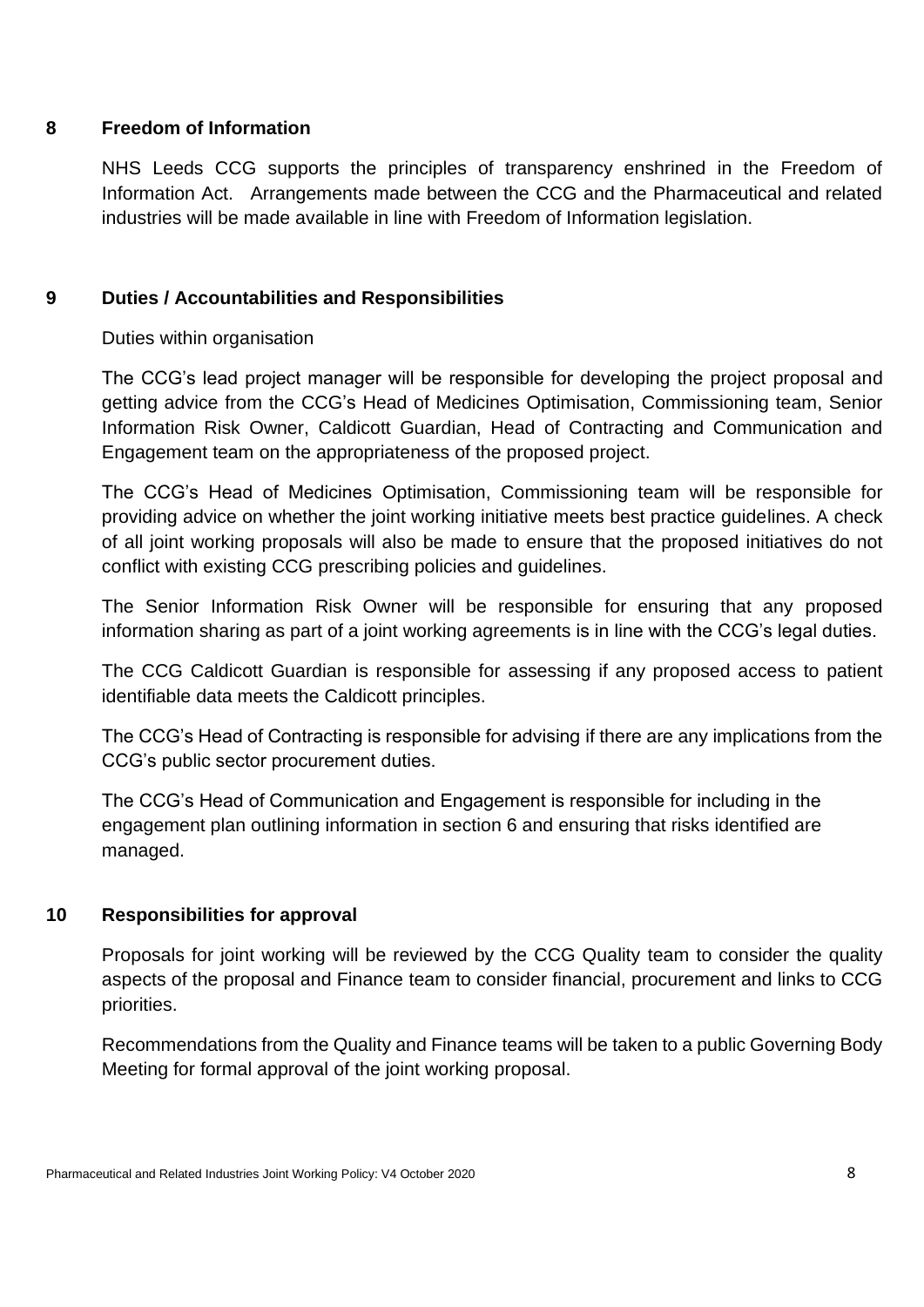The pharmaceutical company is required to review and formally approve the final version of the project initiation document and executive summary of the joint working agreement before implementation.

#### **11 Public Sector Equality Duty**

NHS Leeds CCG aims to design and implement services, policies and measures that meet the diverse needs of our service, population and workforce, ensuring that none are placed at a disadvantage over others.

#### **12 Scope of the Policy**

This policy applies to NHS Leeds CCG including all employees, co-opted members and members of the Governing Body and its committees, who must comply with the arrangements outlined in this policy.

#### **13 Monitoring Compliance with the Document**

The NHS Leeds CCG Audit Committee will monitor compliance with the policy.

#### **14 Arrangements for Review**

This policy will be reviewed three years after the date of authorisation. The policy may be reviewed sooner if there is a change in legislation or new national guidance.

#### **15 Dissemination**

This policy will be shared with all members of the Executive Management Team, Clinical Directors and Governing Body. It will be published on both the CCG intranet and internet sites.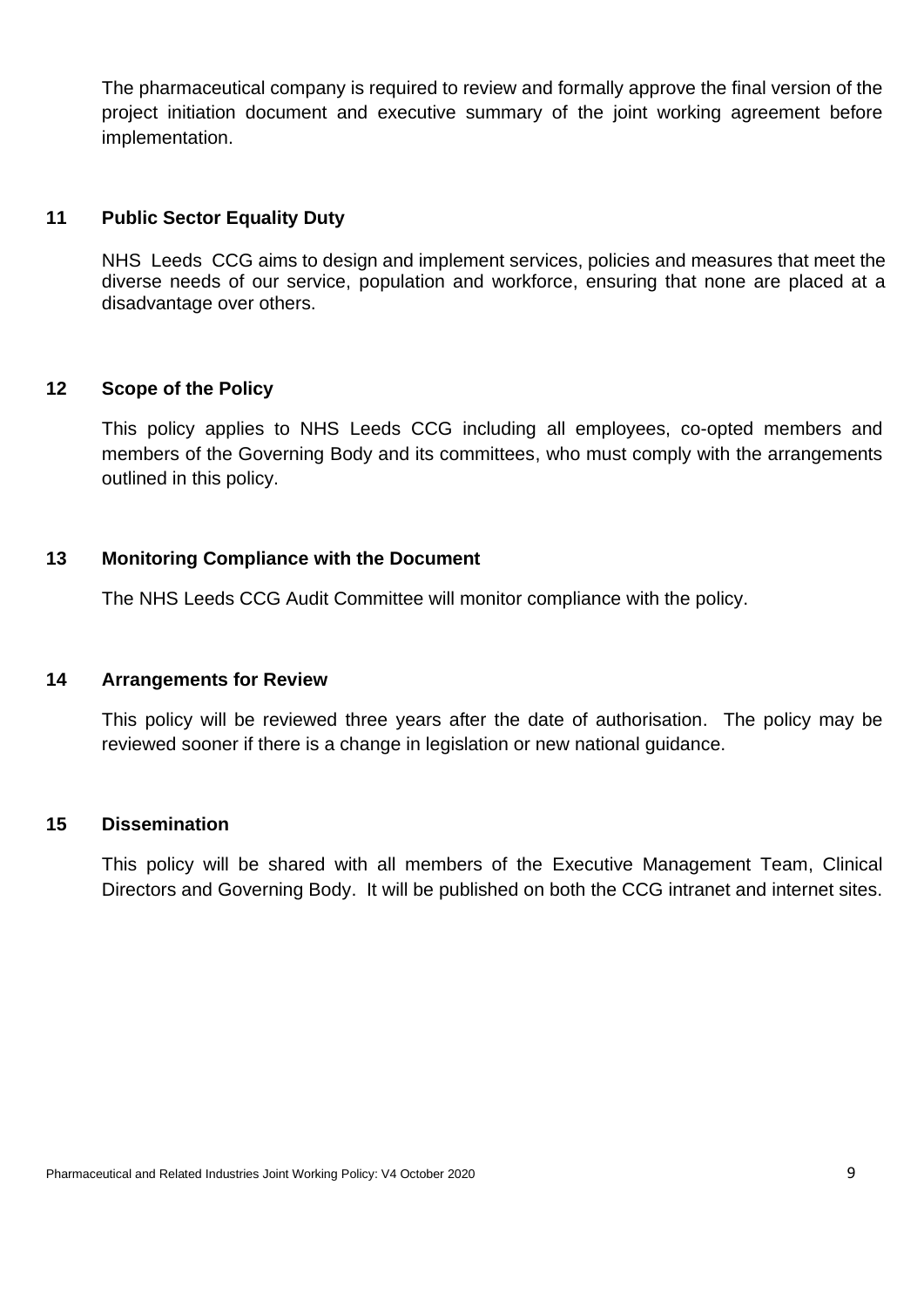#### **16 References**

The following policies were used as the basis of this policy

- 1. Department of Health, February 2008. Best practice guidance for joint working between the NHS and the pharmaceutical industry.
- 2. Standards of business conduct for NHS Staff HSG (93).
- 3. ABPI, 2006. Best practice guidance for joint working between the NHS and the pharmaceutical industry. Department of Health, 2004. Code of Practice for the Pharmaceutical Industry. ABPI, 2019. Code of Conduct: Code of Accountability in the NHS. 2019 ABPI, 2009. Guidance Notes on Joint Working between pharmaceutical companies and the NHS and others for the benefit of patients.
- 4. Leeds CCG Standards of business conduct policy, Hospitality, gifts and sponsorship policy and Declaration of interest's policy.
- 5. Innovation Health and Wealth, Accelerating Adoption and Diffusion in the NHS. Department of Health. 2011.

## **17. Appendices**

- **1. Equality Impact Assessment Tool**
- **2. Criteria for joint working**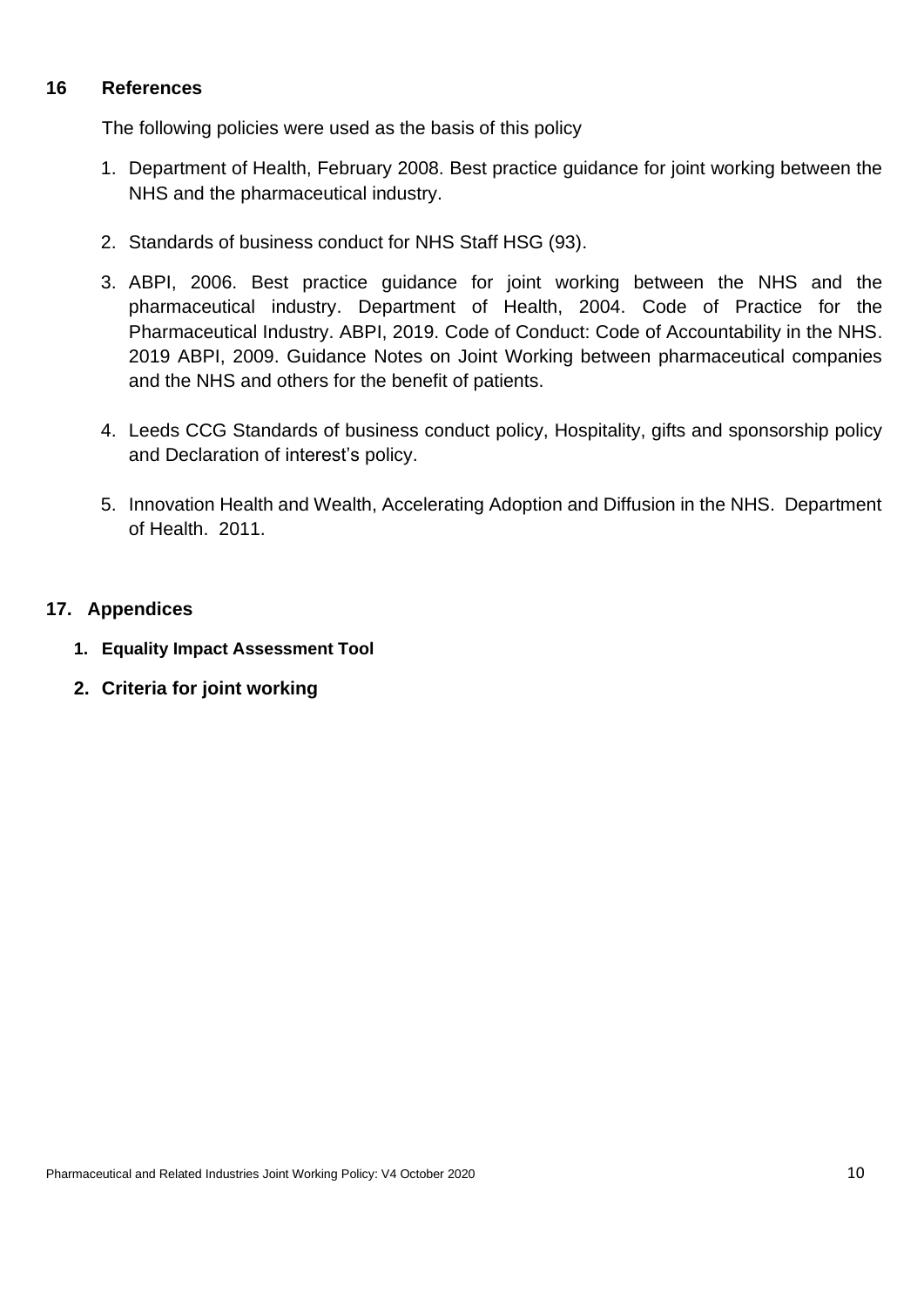# **Appendix 1**

## **Equality Impact Assessment Tool**

# **Pharmaceutical and Related Industries Joint Working Policy**

| 1. | Does the policy/guidance affect one group less or more favorably than another<br>on the basis of:<br>Yes/No<br>Comments |           |                                                                                                             |  |
|----|-------------------------------------------------------------------------------------------------------------------------|-----------|-------------------------------------------------------------------------------------------------------------|--|
|    | Race                                                                                                                    | <b>No</b> |                                                                                                             |  |
|    | Ethnic origins                                                                                                          | <b>No</b> |                                                                                                             |  |
|    | (including gypsies and travellers)                                                                                      |           |                                                                                                             |  |
|    | Nationality                                                                                                             | <b>No</b> |                                                                                                             |  |
|    | Gender                                                                                                                  | <b>No</b> |                                                                                                             |  |
|    | Culture                                                                                                                 | <b>No</b> |                                                                                                             |  |
|    | Religion or belief                                                                                                      | <b>No</b> |                                                                                                             |  |
|    | Sexual orientation<br>including<br>lesbian,<br>gay and bisexual people                                                  | <b>No</b> |                                                                                                             |  |
|    |                                                                                                                         | <b>No</b> |                                                                                                             |  |
|    | Age<br><b>Disability</b>                                                                                                | <b>No</b> |                                                                                                             |  |
|    | Learning disabilities, physical disability,<br>sensory impairment                                                       |           |                                                                                                             |  |
|    |                                                                                                                         |           |                                                                                                             |  |
| 2. | Is there any evidence that some<br>groups are affected differently?                                                     | <b>No</b> |                                                                                                             |  |
| 3. | identified<br>potential<br>have<br>lf<br>you                                                                            | <b>No</b> |                                                                                                             |  |
|    | discrimination, are any exceptions<br>valid, legal and/or justifiable?                                                  |           |                                                                                                             |  |
| 4. | Is the impact of the policy/guidance<br>likely to be negative?                                                          | <b>No</b> | No impact has been identified from<br>the proposed policy.<br>An Equality                                   |  |
|    |                                                                                                                         |           | Impact Assessment will need to be<br>carried out on proposed schemes to<br>be considered under this policy. |  |
| 5. | If so, can the impact be avoided?                                                                                       |           |                                                                                                             |  |
| 6. | What alternatives<br>there to<br>are                                                                                    |           |                                                                                                             |  |
|    | achieving<br>policy/guidance<br>the                                                                                     |           |                                                                                                             |  |
|    | without the impact?                                                                                                     |           |                                                                                                             |  |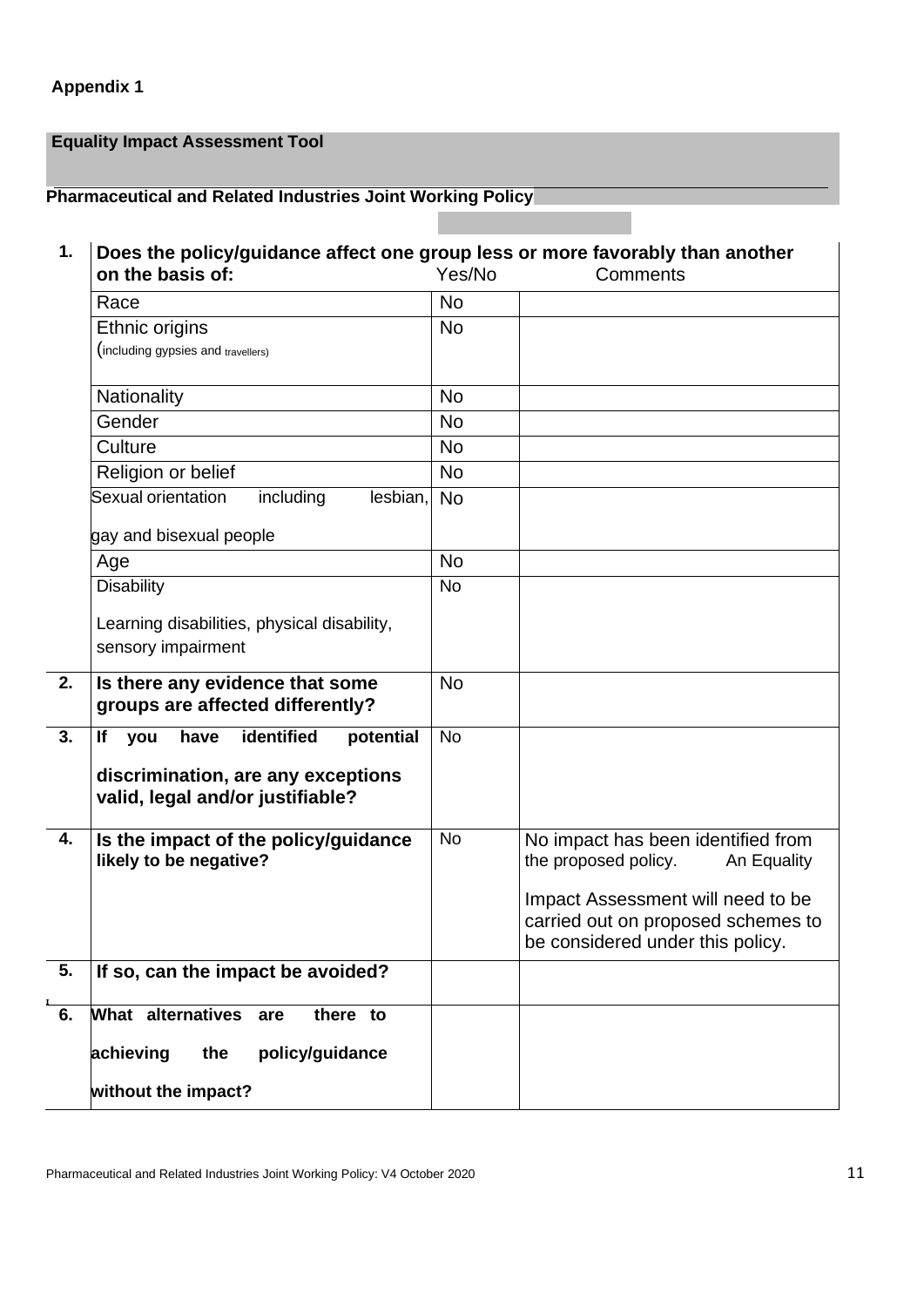| Can we reduce the impact by taking<br>different action? |  |
|---------------------------------------------------------|--|
|                                                         |  |

If you have identified a potential discriminatory impact of this procedural document, please refer it to,

together with any suggestions as to the action required to avoid/ reduce this impact.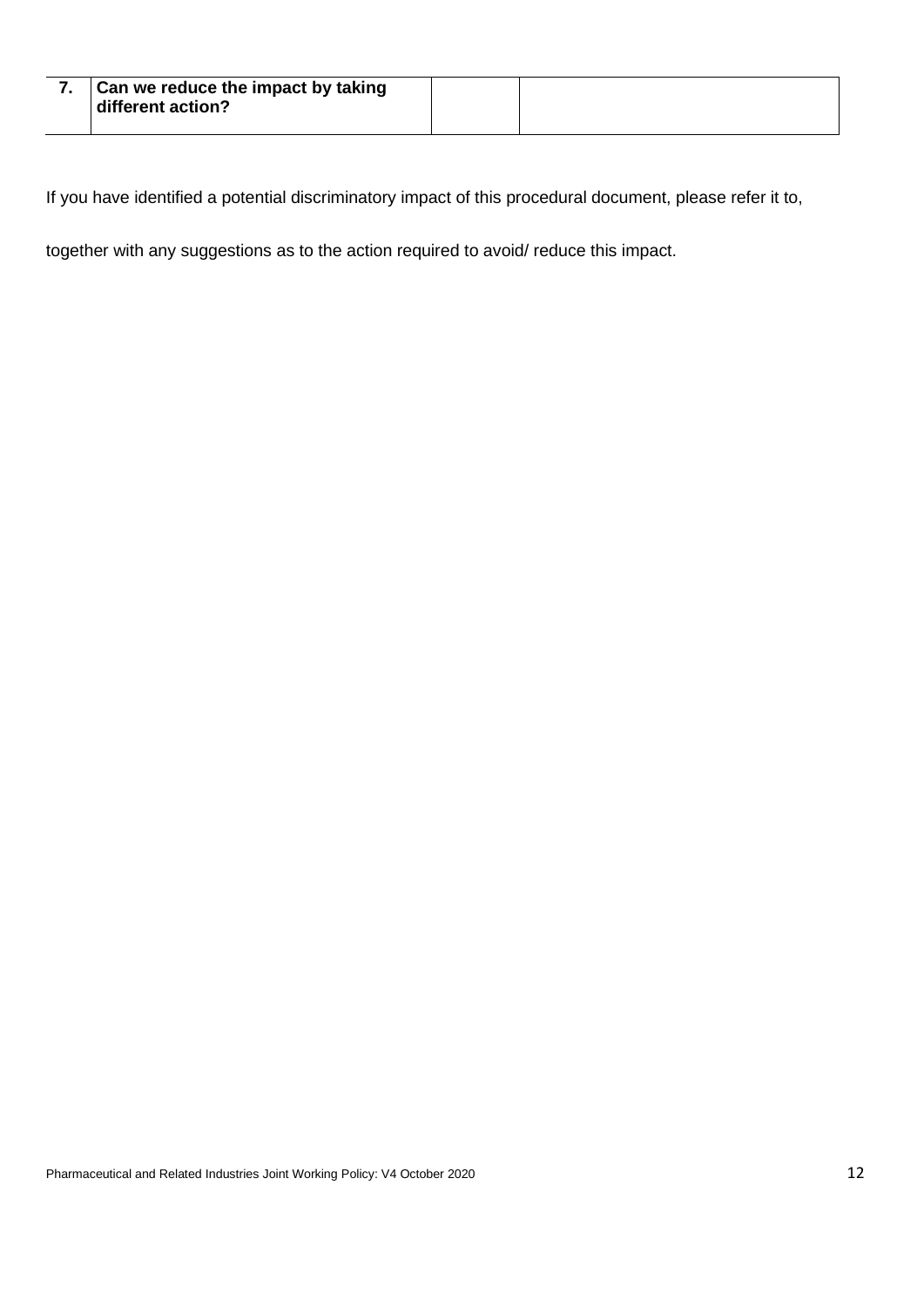## **Appendix 2**

#### **Joint Working Criteria (adapted from the Association of British Pharmaceutical Industry Joint Working Guide)**

All potential parties should review this checklist and satisfy themselves that each criterion would be met under the project.

If the answer to any of the questions below is **no,** the project is not a true joint working arrangement and should not be viewed as such. Appropriate steps to address the outstanding areas should be taken before proceeding further.

|                                                                                                                                                                    | <b>YES</b> | <b>NO</b> |
|--------------------------------------------------------------------------------------------------------------------------------------------------------------------|------------|-----------|
| 1 The main benefit of the project is focused on the patient                                                                                                        |            |           |
| 2 All parties acknowledge the arrangements may also benefit the NHS and<br>pharmaceutical partners involved                                                        |            |           |
| 3 Any subsequent benefits are at an organisational level and not specific to<br>any individual                                                                     |            |           |
| 4 There is a significant contribution of pooled resources (taking into account<br>people, finance, equipment, & time) from each of the parties involved            |            |           |
| 5 There is a shared commitment to joint development, implementation, and<br>successful delivery of a patient centred project by all parties involved               |            |           |
| 1. Patient outcomes of the project will be measured and documented                                                                                                 |            |           |
| 7 All partners are committed to publishing an executive summary of the Joint<br><b>Working Agreement</b>                                                           |            |           |
| 8 All proposed treatments involved are in line national guidance where it                                                                                          |            |           |
| exists and based on evidence based clinical practice                                                                                                               |            |           |
| 9 All activities are to be conducted in an open and transparent manner                                                                                             |            |           |
| 10 Exit strategy and any contingency arrangements have been agreed                                                                                                 |            |           |
| 11 Are you satisfied with your knowledge of the collaborating organisation i.e. is<br>there evidence of audited accounts, is the organisation and ownership known? |            |           |